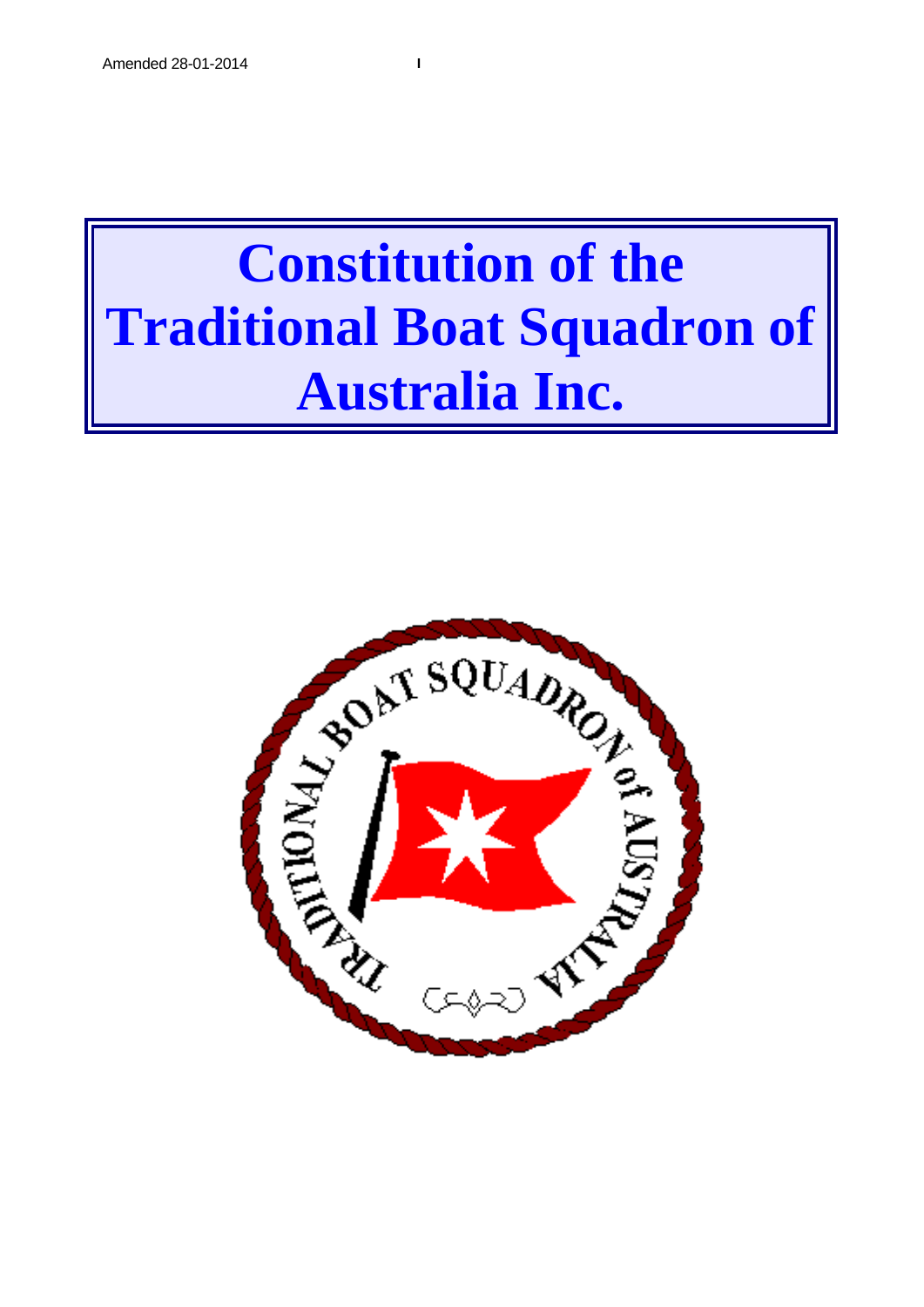#### **RULES TO BE READ IN CONJUNCTION WITH THIS CONSTITUTION**

RULE 1: ELIGIBILITY OF VESSELS

RULE 2: BOATING RULES & CONDUCT

# **1 DEFINITIONS:**

l) In this constitution: (i) "rule", except as used in subclause l(ii), means a rule made under clause 23 of this Constitution; (ii) "the Act" means the Associations Incorporation Act (ACT) 1991; (iii) "traditional boat" means a vessel which fulfils the requirements of Rule 1.

- 2) The clauses of this constitution, individually and severally, together with any rule or rules made under Clause 23, shall have the force of rules for the purposes of Division 4 of Part III of the Act.
- 3) The provisions of the Acts Interpretation Act (Cth) 1967 apply to and in respect of this Constitution and any rule made thereunder in the same manner as those provisions would apply to an instrument made under the Act.

### **2 NAME:**

The name of the association will be the "TRADITIONAL BOAT SQUADRON of AUSTRALIA" hereinafter referred to as the "Squadron".

# **3 OBJECTS:**

To foster the use, construction, restoration and public display of traditional boats and items associated therewith on a national basis.

# **4 POWERS:**

- 1) To organise and participate in regattas and public displays both in the A.C.T. and nationally.
- 2) To liaise with, and advise, various government and non government bodies and other interested parties on matters impacting upon traditional boats and associated matters.
- 3) To act as a national Coordinating body for the various State associations involved with traditional boats of all types or class and propulsive power including oar, sail internal combustion, electric and steam.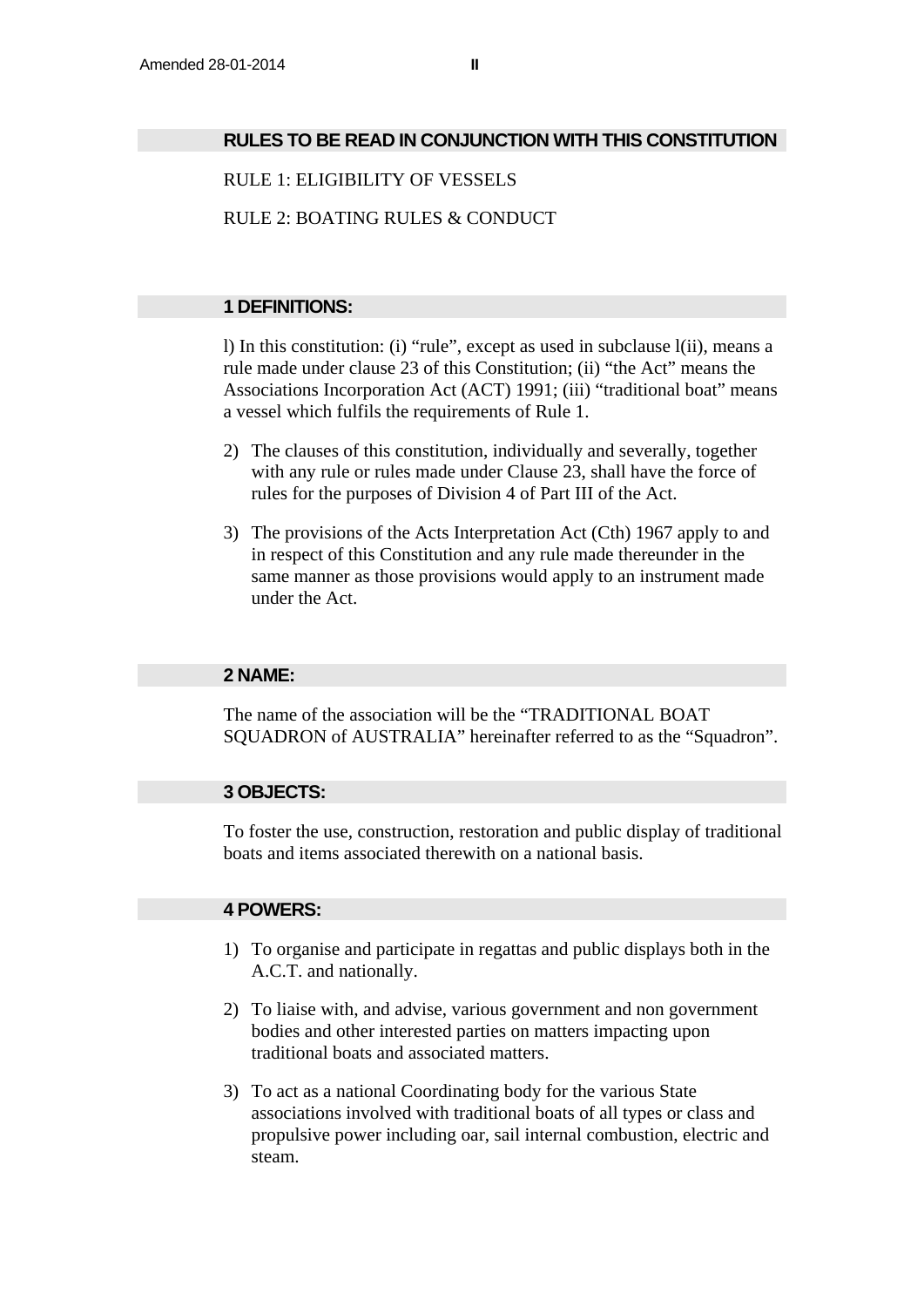#### **5 INCOME AND PROPERTY:**

- 1) The income of the Squadron shall be derived from
	- (a) the annual subscriptions of members,
	- (b) any special levy which may be imposed on members by the vote of a two thirds majority of eligible members voting at the Annual General Meeting in any year;
	- (c) any gift or consideration, including but not limited to sponsorships, grants, subventions and donations, whether in money or money or kind, paid to the Squadron for a purpose which is consistent with the requirements of the Act and the objects specified in clause 3 of this constitution;
	- d) any other source approved by the committee, being a source which is not contrary to law or inconsistent with any provision of the Act or of this constitution or any rule thereunder.
- 2)
- (a) Where any gift or consideration, whether in money or kind, of the kinds specified in subclause 5(1)c above is paid to the Squadron in respect of participation of the Squadron or any or all of its members in any event or activity, being an activity which is consistent with the requirements of the Act and the objects specified in Clause 3 of this constitution, that gift or consideration shall constitute income of the Squadron and shall be recorded, managed or disbursed in accordance with the requirements of this Clause and Clause 8.
- (b) Where any gift or consideration is received in monetary form, those monies shall be paid or, if paid to any other officer or member of the Squadron, forwarded to the Purser, who shall cause them to be entered within 14 days of receipt into the Squadron's banking account or, if there is more than 1 account, into that account which the committee shall from time to time specify.
- (c) Where any such gift or consideration is received in material form, custody of that material, unless the committee determines otherwise, shall lie with the purser, who shall in any case cause details of that gift or consideration, together with an estimate of its monetary value, to be entered within 14 days of receipt into a register set up for that purpose.
- 3) Where any gift or consideration , whether money or kind, of the kinds specified in subclause c, is paid to any member in respect of participation of that member, or of a vessel owned by that member, in any event or activity, (being an event or activity which is not contrary to the Act) in which the Squadron has been invited to participate, that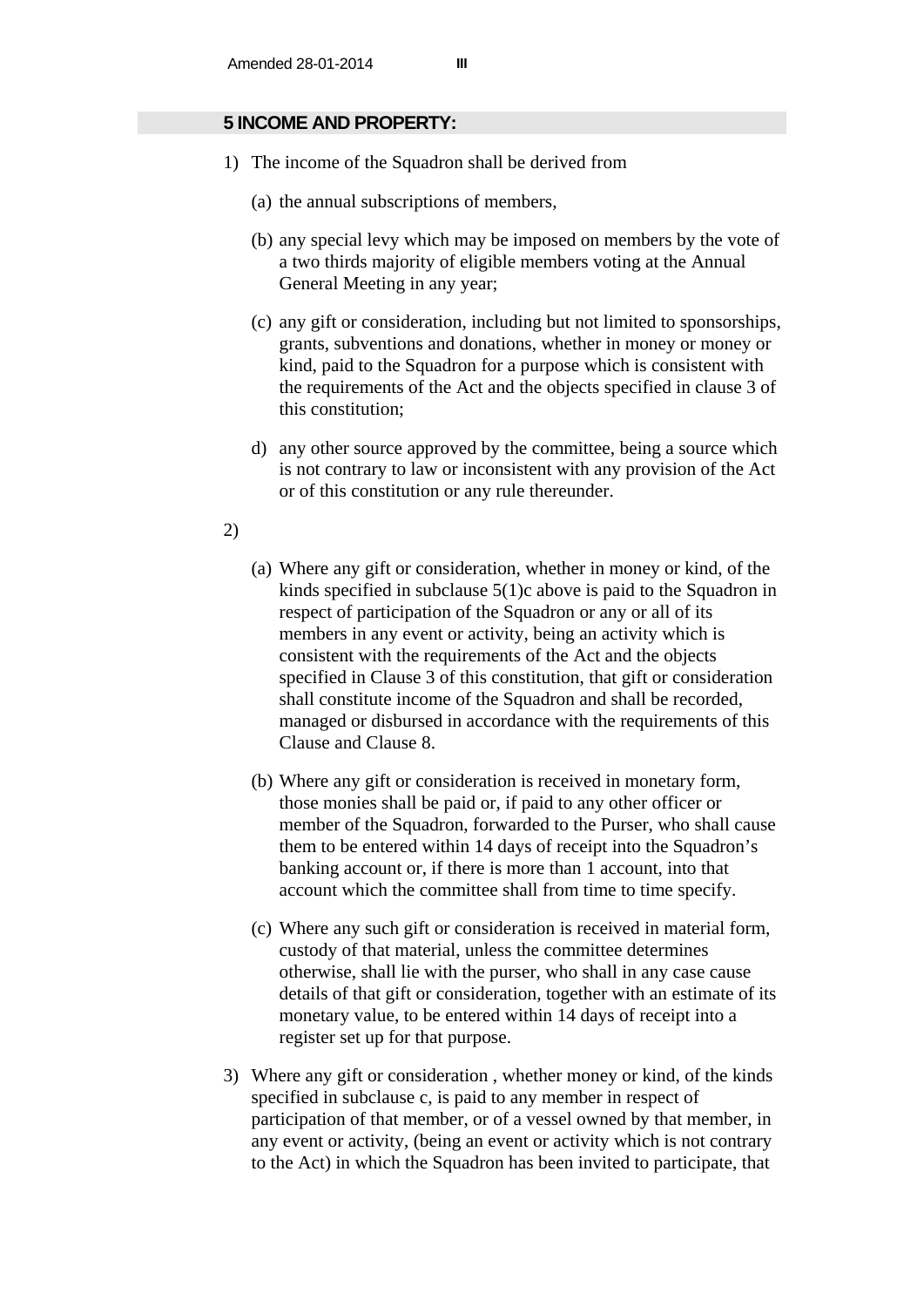gift or consideration shall be treated for the purposes of this Clause as if it were the property of that member.

- 4) The income and property of the Squadron however derived, shall be solely applied towards the promotion of the objects of the Squadron and no portion thereof shall be paid or transferred, directly or indirectly, by bonus or dividend to any member of the Squadron.
- 5) This does not prevent the payment in good faith to a worker or member of the Squadron of:
	- a) remuneration in return for services rendered to the Squadron by the worker or member in the ordinary course of business;
	- b) interest at current bank overdraft rate on money lent; or
	- c) a reasonable and proper sum by way of rent for premises let to the Squadron by the worker or member.

#### **6 MEMBERSHIP:**

- (1) CLASSES:
	- a) Associate member:- shall not have any voting rights nor shall any water craft owned or operated by an associate member be recognised for the purposes of this constitution.
	- b) Full member:- shall have all rights and responsibilities conferred by this constitution.
	- c) Life member: shall be offered to members having 10 years continuous financial membership including 5 years, not necessarily continuous, as an office bearer of the Squadron.
	- d) Family Member: This class is to provide for the inclusion of the partner and dependent children to be nominated on a single application form. The application form will also nominate the voting member of the family. In all other respects the family members shall have all the rights and responsibilities conferred by the constitution on a full member.
	- e) Limited Member: may be offered at times and or venues that the committee nominate for the purpose of allowing membership of the Squadron at the time or venue nominated by the committee.
- 2) ELIGIBILITY: Any person interested in the objectives of the Squadron may apply for membership.
- (3) ADMISSION TO MEMBERSHIP: An application for membership of the Squadron:
	- a) shall be on the proforma provided by the Squadron;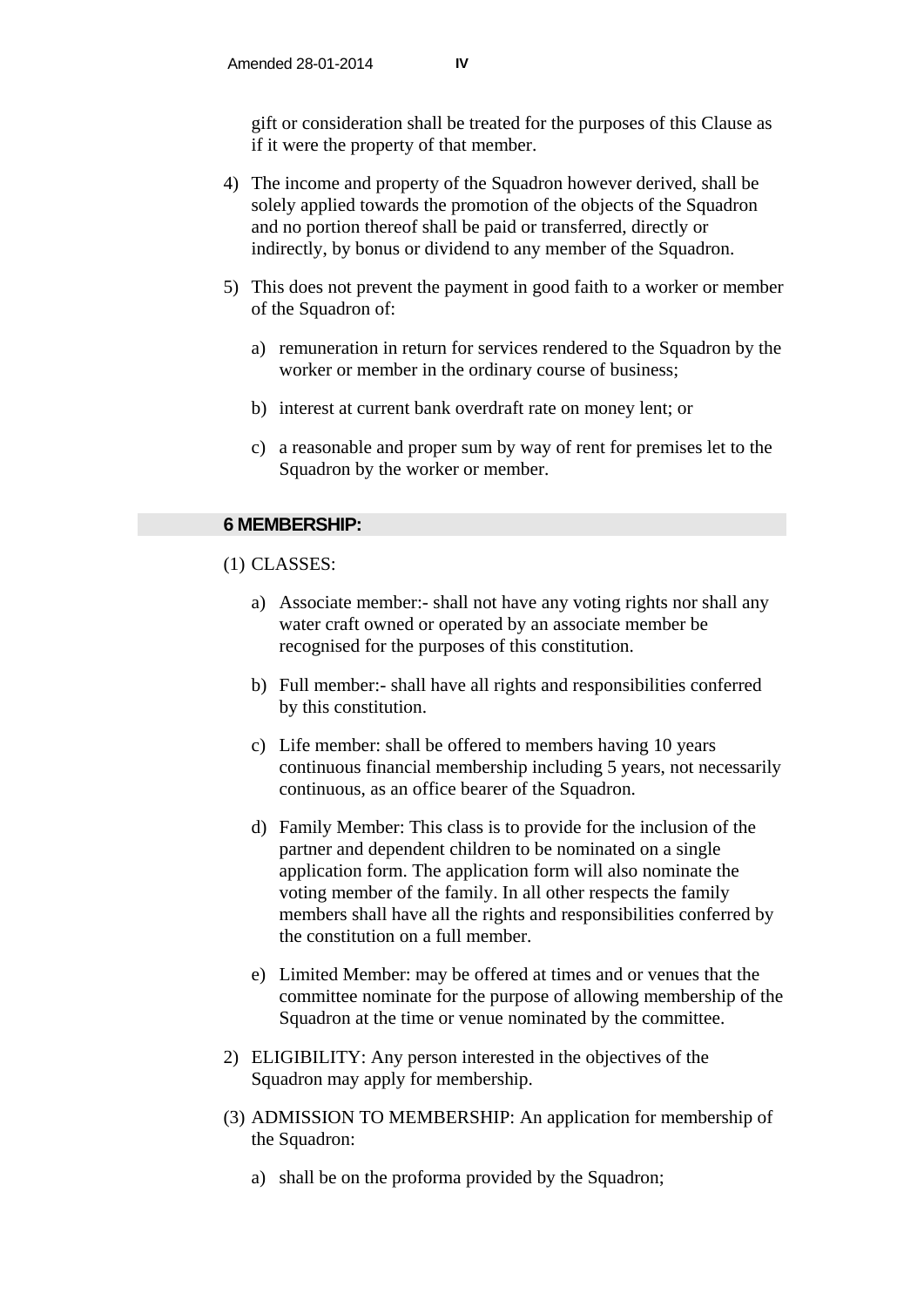- b) shall not be effective until signed by the Executive Officer or nominated delegate; and
- c) the prescribed fee has been paid; then
- d) the Executive officer is to enter the persons names, address and other relevant details in a register kept for the purpose.

#### 4) RIGHTS OF MEMBERS:

- a) Individual members shall be entitled to attend all annual and special general meetings of the Squadron and shall be entitled to 1 vote at these meetings.
- b) Individual members shall be eligible for election to any office or committee provided that a period of not less than 12 months financial membership has preceded their nomination for election.

#### (5) TERMINATION OF MEMBERSHIP:

- a) A financial member of the Squadron may at any time resign from the Squadron by written notice addressed to the committee.
- b) Any member whose subscription is more than 12 months in arrears shall be deemed unfinancial. Unfinancial members shall not hold any office, be members of any committee or be entitled to vote at any meeting.
- c) The membership of any person may be suspended or terminated by a two thirds majority vote at a meeting of the committee. A majority of members present at a special general meeting convened for the purpose may restore such membership.
- d) A right, privilege or obligation of a person by virtue of membership of the Squadron:
	- (i) is not capable of being transferred to another person or organisation;
	- (ii) terminates on the cessation of his or her membership.
- (6) LIMITED LIABILITY: A member of the Squadron is liable to contribute towards the payment of any debts, however incurred, of the Squadron or the costs, charges and expenses of winding up of the Squadron only to the extent of his or her annual membership subscription.

#### (7) SUBSCRIPTIONS:

(a) No entrance fee shall be payable in respect of membership of the Squadron.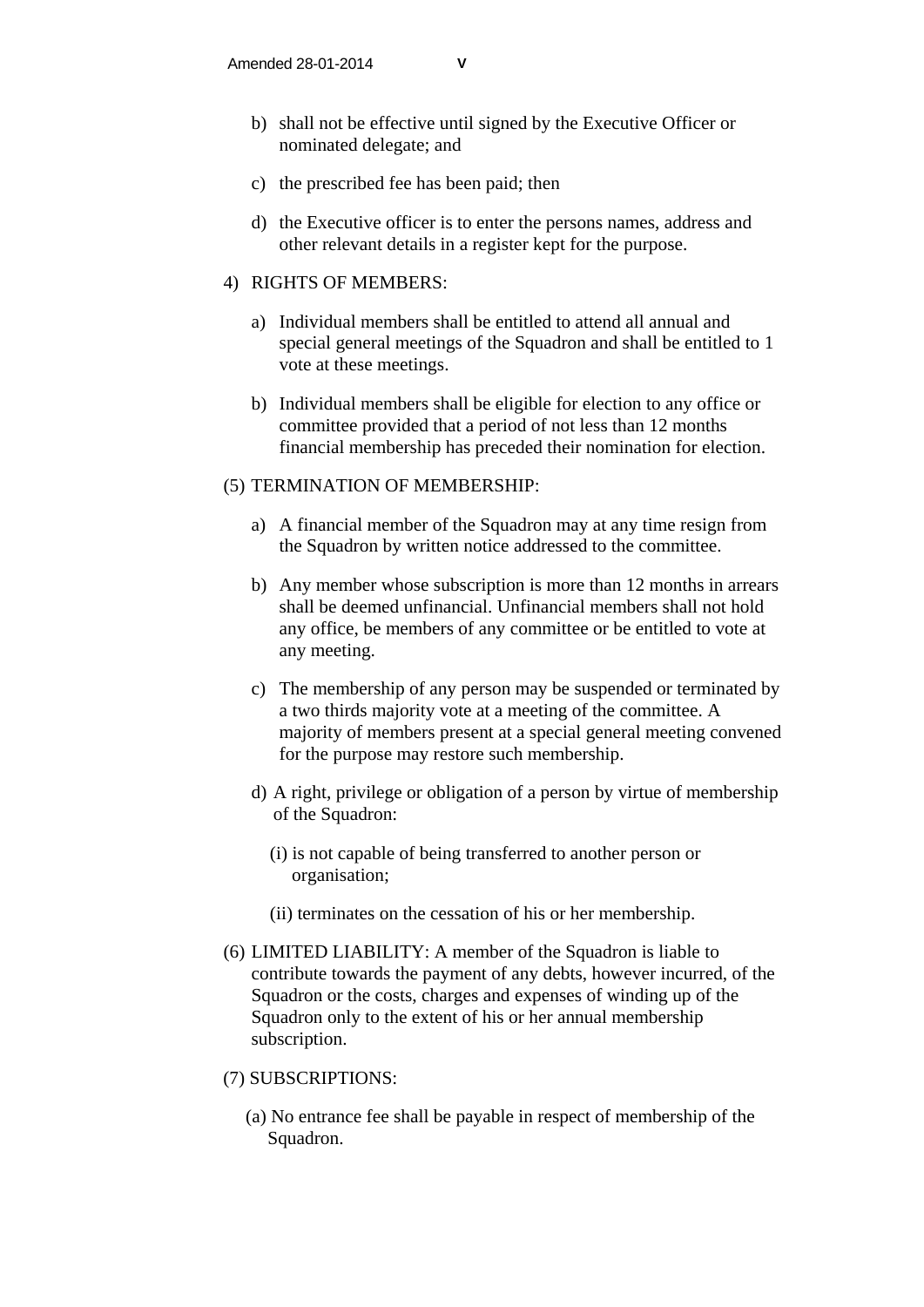(b) Membership fees shall be due and payable on the first day of the financial year.

| Full member      | \$50                    |
|------------------|-------------------------|
| Associate member | \$12                    |
| Limited member   | \$5                     |
| Life member      | No subscription payable |

(c) Membership fees may be adjusted at a regular meeting where a quorum is present and the members have been advised in writing not less than 10 days beforehand.

## **7 ACCOUNTS AND FINANCE:**

- a) True and accurate accounts shall be kept:
	- (i) of all moneys received and expended by the Squadron and the manner in which the receipt and expenditure occurred,
	- (ii) of the property, credits, assets and liabilities of the Squadron.
- b) The financial year shall be from the first day of July to the thirtieth day of June next following.
- c) The committee shall cause to be opened with such financial institution as the committee selects a banking account or accounts in the name of the Squadron into which all moneys received shall be paid within 14 days after receipt.
- d) No expenditure from any account of the Squadron shall be made except for expenditure authorised by the committee.
- e) All Cheques and other negotiable instruments shall be signed only by such persons as the committee shall from time to time nominate for that purpose.
- f) Regional fleets will operate with the Regional Coordinator acting as committee and will cause to be paid to the central committee a membership levy of an amount to be determined at the annual general meeting.

#### **8 AUDITOR:**

- a) The committee shall appoint a suitably qualified person ( not being a member or Public Officer) as auditor. Once at least in each financial year of the Squadron the auditor shall examine the accounts of the squadron and report the correctness of those accounts to the members.
- b) The auditor: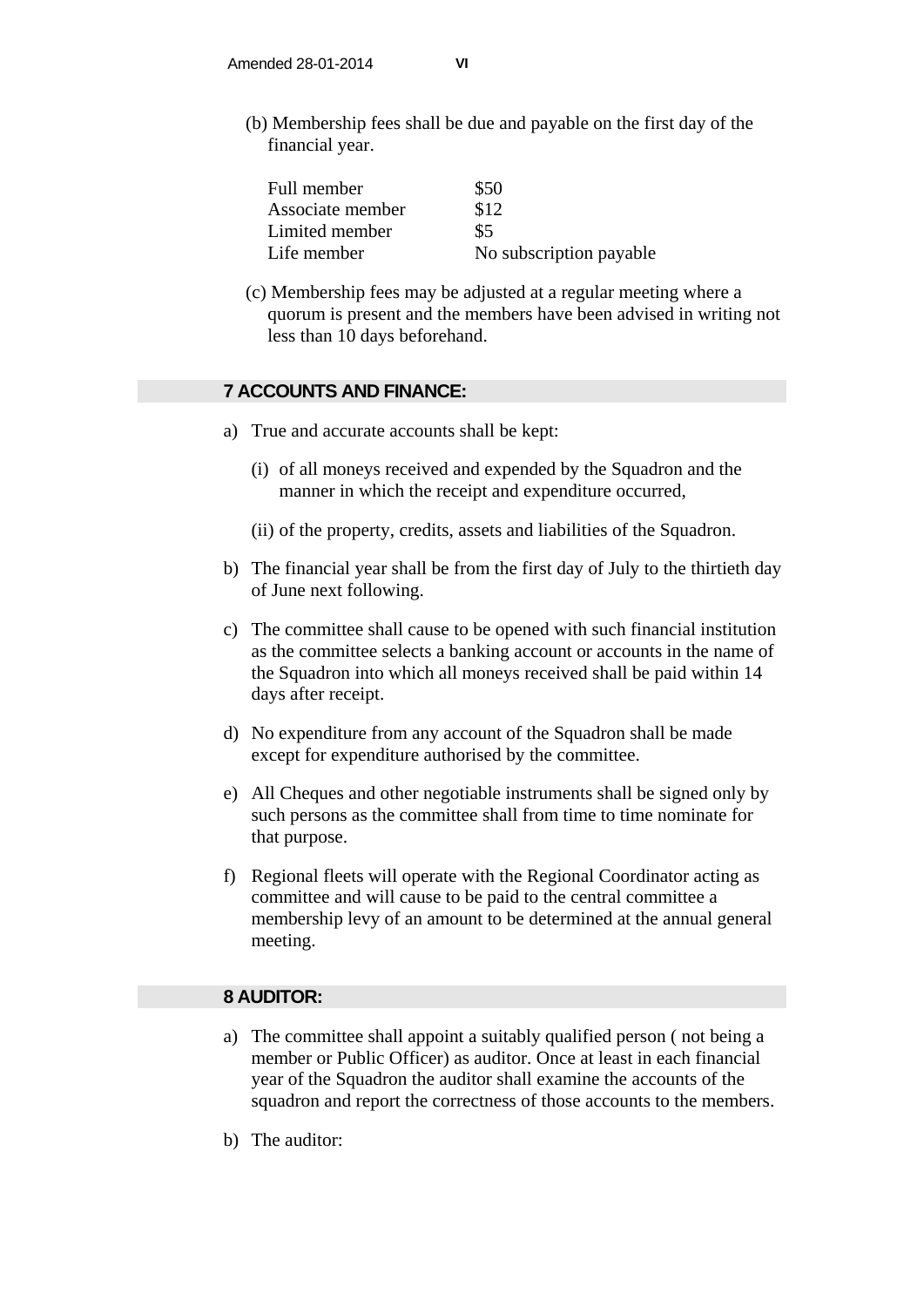- (i) has a right of access to the accounts, books, records, vouchers and documents of the squadron;
- (ii) may require from the members of the Squadron such information and explanations as may be necessary for the discharge of the duties of auditor; and
- (iii) may, in relation to the accounts examine any member of the squadron.

#### **9 ANNUAL GENERAL MEETING:**

- a) The Squadron shall in each year hold an annual general meeting on such day (not later than 5 months after the close of the financial year) as the committee may determine.
- b) The ordinary business of the annual general meeting shall be:
	- (i) to confirm the minutes of the preceding annual general meeting;
	- (ii) to receive from the committee, auditor, and members reports upon the activities of the Squadron during the last preceding financial year;
	- (iii) to elect the office bearers and committee of the Squadron.
- c) The annual general meeting may transact special business of which notice is given in accordance with this constitution.

#### **10 SPECIAL GENERAL MEETINGS:**

- a) The committee, may whenever it thinks fit, call a special general meeting of the Squadron.
- b) A special general meeting shall be summoned by the executive officer on the written request of not less than 10 members. The request shall state the objects of the meeting and the meeting shall be held no later than 28 days from the date of request. If the meeting is not convened in 28 days then the requesting members may convene the meeting but must do so within 2 months of the original request.

#### **11 NOTICE OF ANNUAL AND SPECIAL GENERAL MEETINGS:**

The committee shall give at least 14 days notice in writing to members of the day, date, time and venue of the meeting and the nature of the business to be transacted thereat.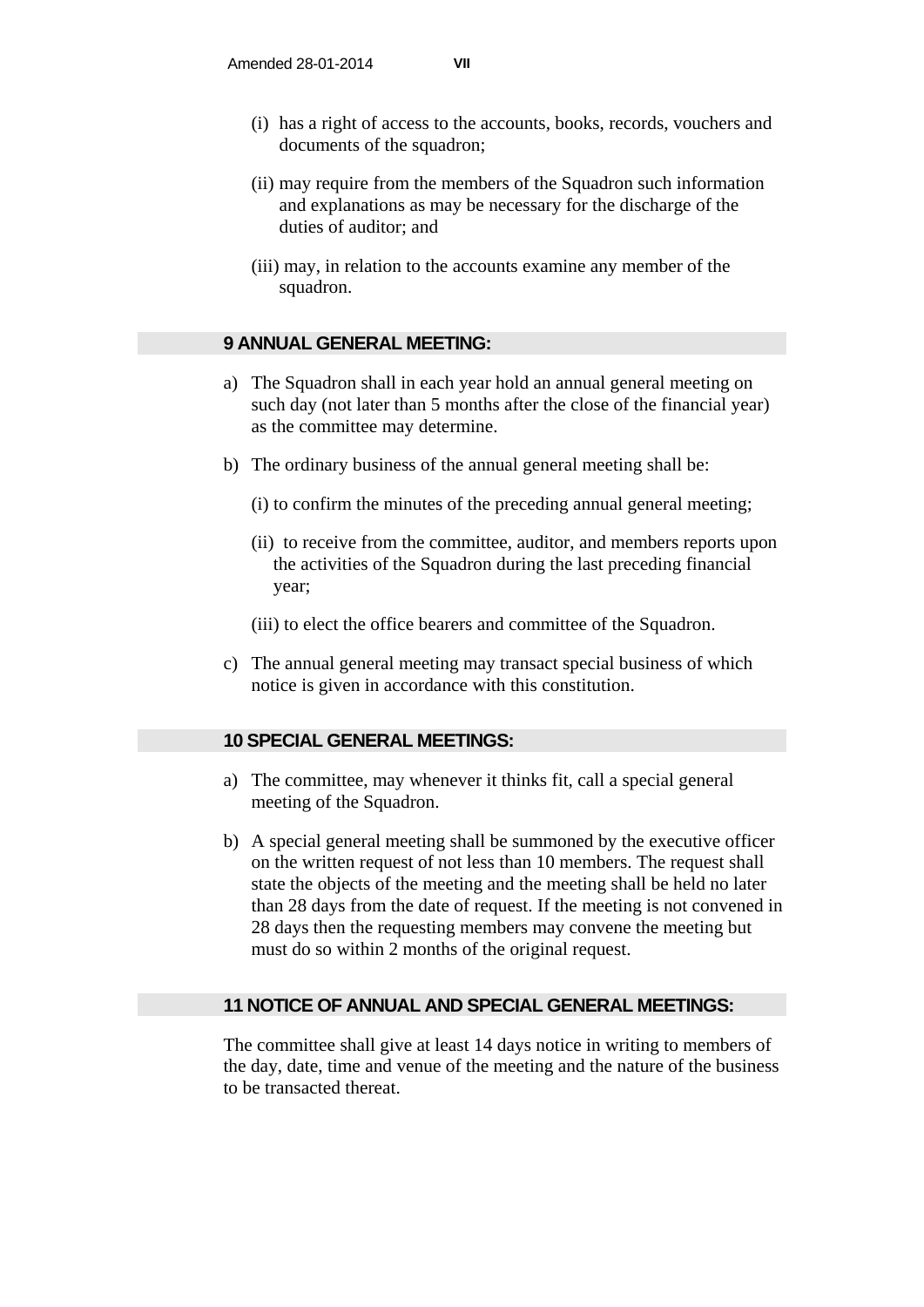# **12 QUORUM AND BUSINESS AT ANNUAL AND SPECIAL GENERAL MEETINGS**

- a) No item of business shall be conducted at a meeting unless a quorum of members entitled to vote is present.
- b) The quorum for the annual general meeting shall be 5 members.
- c) The Commodore or Regional Fleet Coordinator, or nominated delegate, shall preside at annual and special general meetings.

# **13 OFFICERS OF THE SQUADRON:**

- a) The officers of the Squadron shall be:
	- 1. A Commodore
	- 2. Regional Fleet Coordinators (1 elected for each regional fleet such regions being defined by the committee when required).
	- 3. An Executive Officer.
	- 4. A Purser.
- b) The officers shall be elected annually from among the Squadron members entitled to vote.
- c) Where an officer is not available to carry out his / her duties as provided by this constitution and / or the Act for a period in excess of 14 days, the committee may nominate a member of the Squadron to carry out the duties of that officer for the period of the officer's absence.
- d) The positions of Office bearers may be amalgamated, combined or abandoned as the needs of the Squadron dictate for a finite period as decided by a vote at the AGM or other meeting called for the purpose provided that at any time there shall be at least three office bearers or other committee members duly elected under the provisions of Clause 13 or 15 as the case requires.

#### **14 MANAGEMENT:**

- a) The affairs of the Squadron shall be managed by a committee.
- b) The committee:
	- (i) may, subject to this constitution, exercise all such powers and functions as may be exercised by the Squadron other than those powers and functions that are required by the constitution to be exercised by the annual general meeting of the members of the Squadron.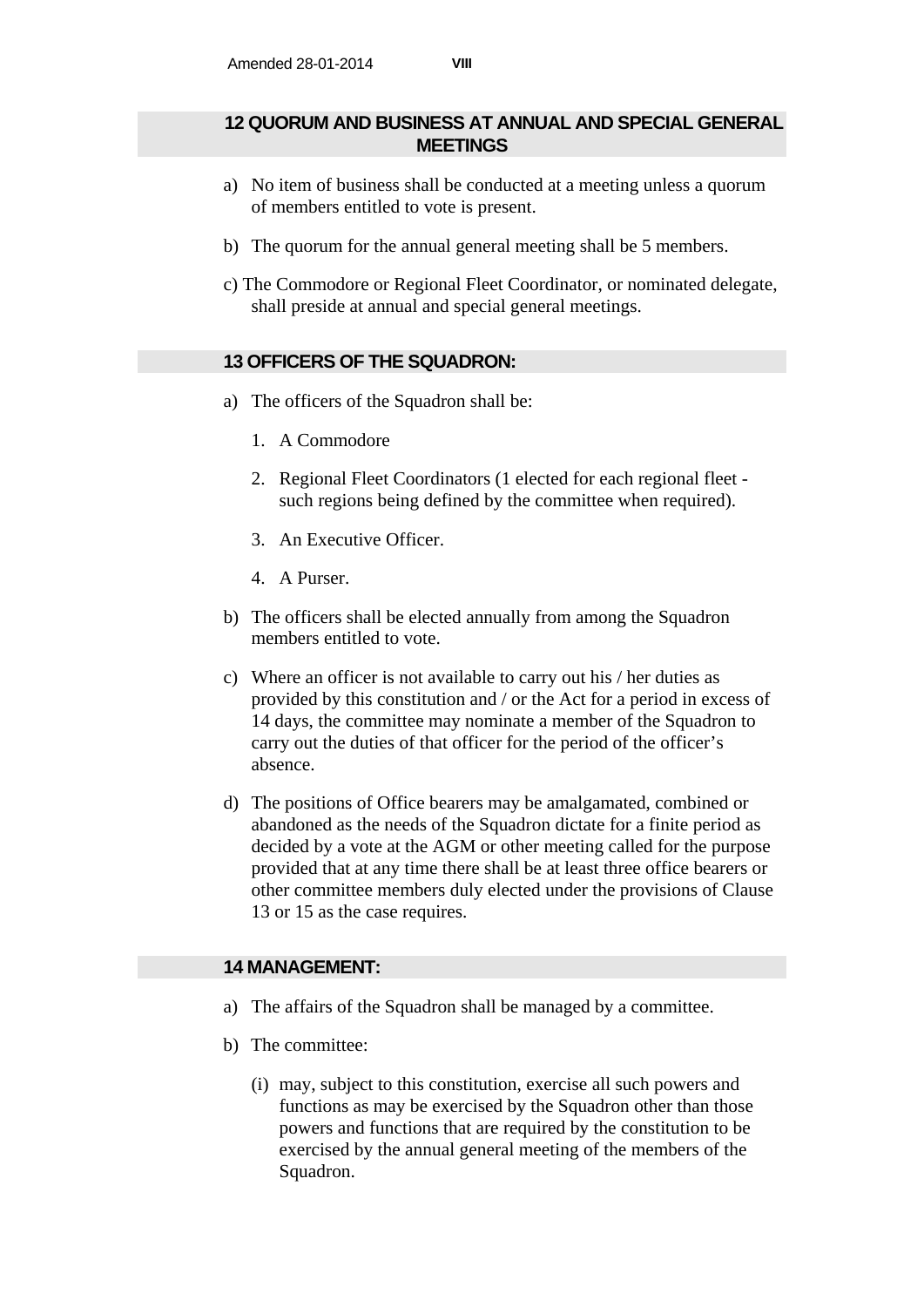- (ii) subject to the Associations Incorporation Act 1953 and this constitution has power to perform all such acts and things as appear to the committee to be desirable for the proper management of the affairs of the Squadron; and
- (iii) shall have the power to appoint subcommittees for the purposes of conducting such duties as the committee directs.

#### **15 COMPOSITION OF THE COMMITTEE**

- 1) The committee shall consist of;
	- a) The office bearers of the Squadron who shall be the office bearers of the committee;
	- b) Committee members to be coopted on a voluntary basis for performance of particular tasks for a finite period, but in any case not to exceed 12 months or the conclusion of the task whichever is the sooner. Such tasks may include all such duties required to ensure the effective and efficient discharge of the Squadron's business. The Commodore shall have the power to call for such volunteers at an AGM or meeting convened for the purpose and shall take into account the relative skills necessary before appointment to the committee is made
- 2) Casual vacancies:
	- a) All casual vacancies occurring in any office or committee shall be filled by a nominated delegate of the Commodore until the next annual general meeting when the delegate will have the option of nomination for election.

#### **16 ELECTION OF MEMBERS OF THE COMMITTEE**

- 1) Nominations of candidates for election as officer bearers or committee members of the Squadron;
	- a) shall be made in writing;
	- b) shall be signed by a nominator and seconder, each of whom shall be eligible to vote;
	- c) shall contain the consent of the candidate; and
	- d) shall indicate the office for which the candidate is nominated.
- 2) Nominations shall be delivered to the Executive Officer before the commencement of the annual general meeting.
- 3) All eligible members shall have 1 vote for each position as officer or on the committee.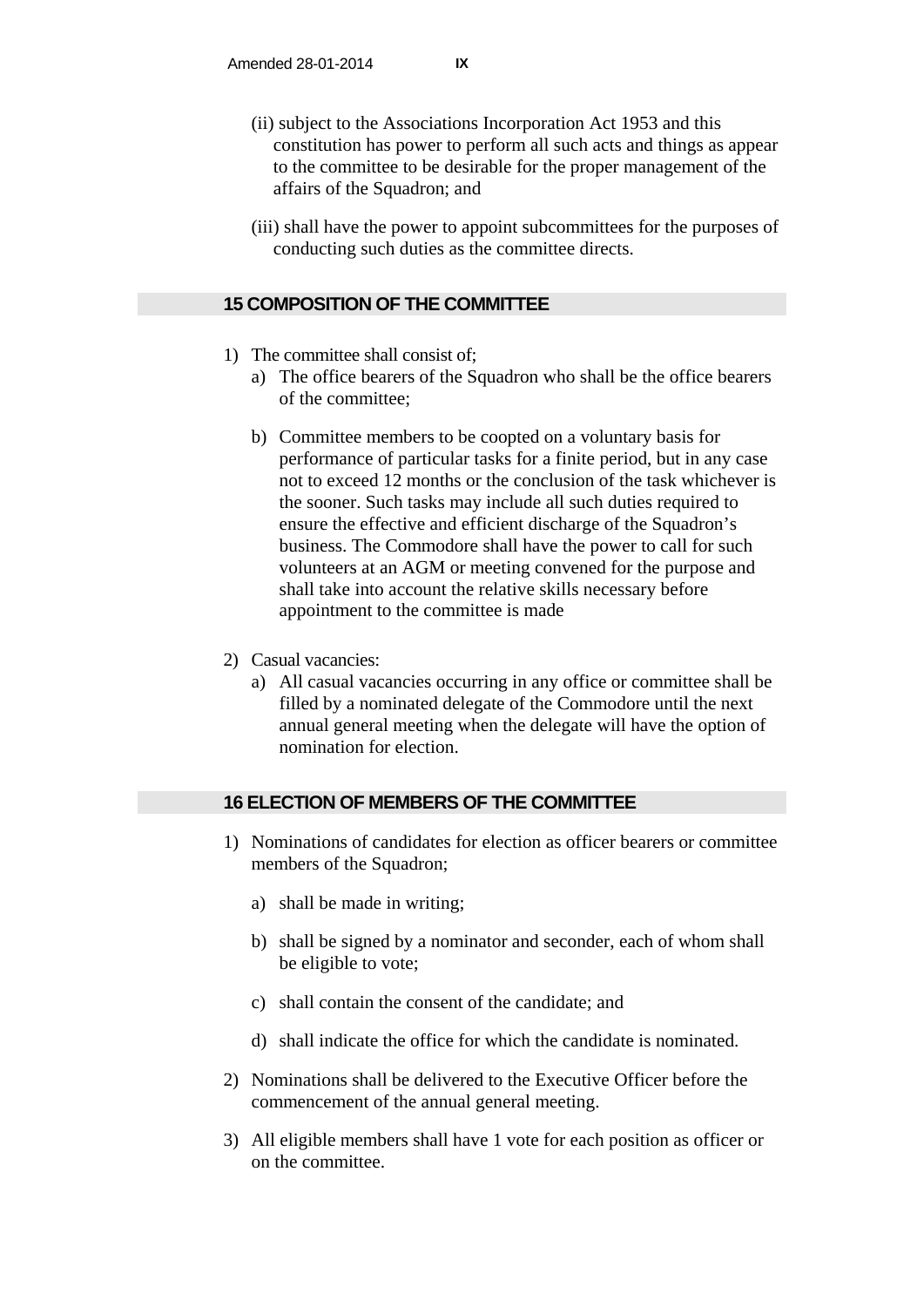- 4) Members may vote in person or by post providing that all postal votes are delivered in reasonable time prior to the ballot and, further, all postal votes are signed by the eligible member.
- 5) The ballot for any election shall be held in such usual and proper manner as the committee shall direct.

# **17 VACATION OF OFFICE:**

For the purpose of this constitution, the office of a committee member becomes vacant if the member;

- a) dies;
- b) becomes bankrupt or applies to take advantage of any law relating to bankrupt or insolvent debtors with his or her creditors;
- c) becomes of unsound mind;
- d) resigns, in writing, from office;
- e) ceases to be a member of the Squadron;
- f) becomes an unfinancial member of the Squadron.

### **18 PUBLIC OFFICER:**

- 1) The committee of the Squadron shall, within 14 days after the incorporation of the Squadron, appoint a resident in the Territory to be Public Officer of the Squadron and, if the office becomes vacant, shall within 14 days after it becomes vacant, appoint a resident of the Territory to fill the vacancy.
- 2) The office of the public officer becomes vacant if that person;
	- a) dies;
	- b) becomes bankrupt or applies to take advantage of any law relating to bankrupt or insolvent creditors with his or her creditors;
	- c) resigns, in writing, from office;
	- d) becomes of unsound mind;
	- e) ceases to be a resident of the Australian Capital Territory; or
	- f) ceases to be a member of the Squadron.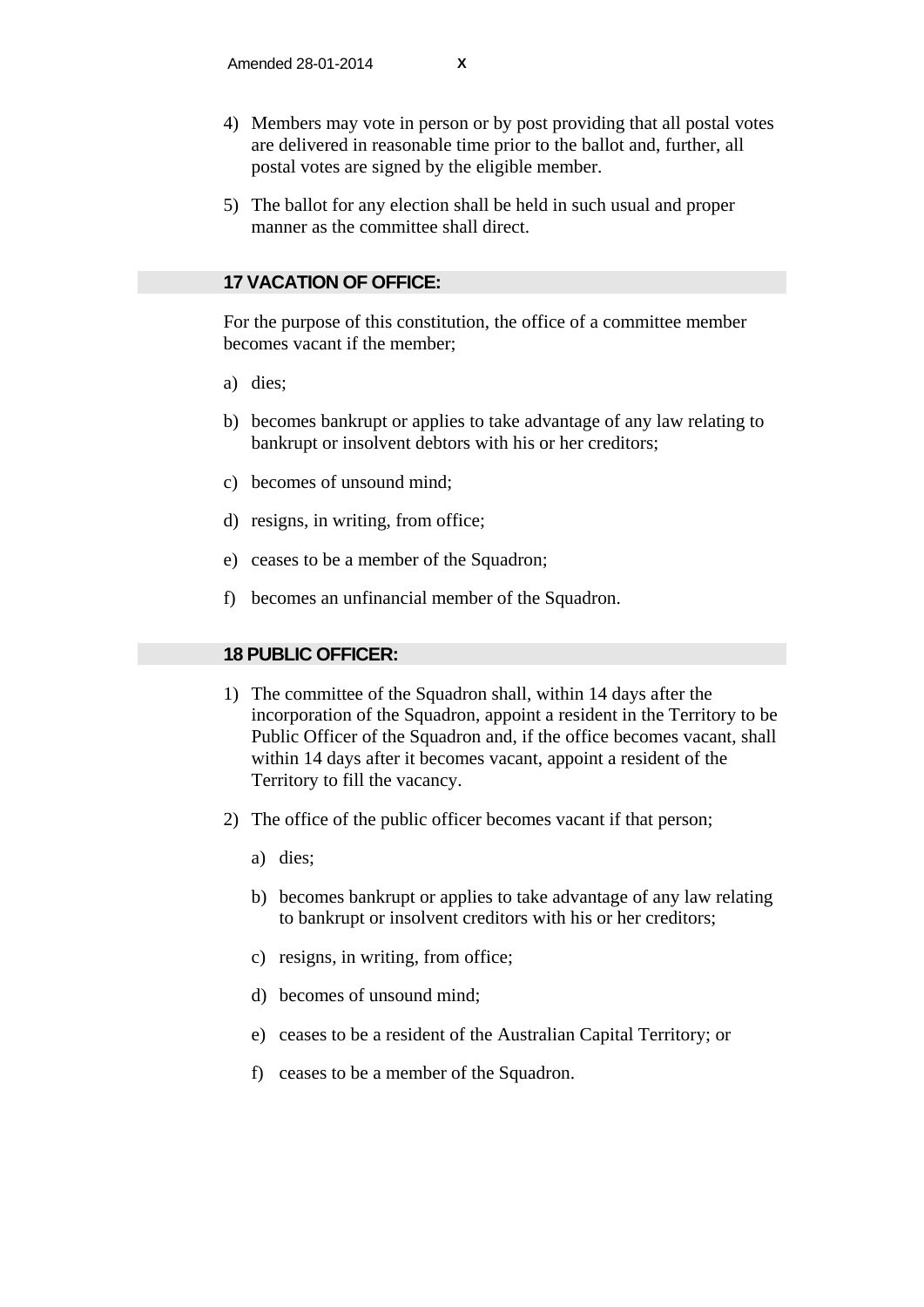#### **19 NOTICES:**

A notice may be served by or on behalf of the Squadron upon any member either personally or by post to the last known place of abode or postal address.

# **20 ALTERATION TO CONSTITUTION:**

This constitution may be amended by resolution passed by a two thirds majority of financial members voting at a meeting convened for the purpose.

# **21 COMMON SEAL:**

- 1) The seal of the Squadron shall be a stamp bearing the Squadron insignia surrounded by the words "TRADITIONAL BOAT SQUADRON of AUSTRALIA - SEAL".
- 2) The seal shall only be affixed to those instruments that are approved by the committee.
- 3) The seal shall remain in the custody of an officer nominated by the committee.

# **22 CUSTODY OF BOOKS AND DOCUMENTS:**

- 1) Subject to the Act and any regulations thereunder, the secretary shall keep in his or her control all records and documents, other than financial records and documents, of the Squadron.
- 2) Subject to the Act and any regulations thereunder, the Purser shall keep in his or her control all records and documents pertaining to the finances of the Squadron.
- 3) The responsible officer, as provided in this clause, shall permit any member to inspect any document or record at a general meeting, a committee meeting or the normal place of residence of that officer, as the member shall specify, within 7 days following a request from the member to inspect the documents.

# **23 RULES:**

- 1) Subject to subclause 23(3), the Squadron may make rules on any matter covered by or relating to any provision of this constitution.
- 2) A rule may be made or amended by a vote of a simple majority of eligible financial members voting at a general meeting, on the motion of the committee or of three or more eligible financial members, providing that the following notice of the proposed amendment or rule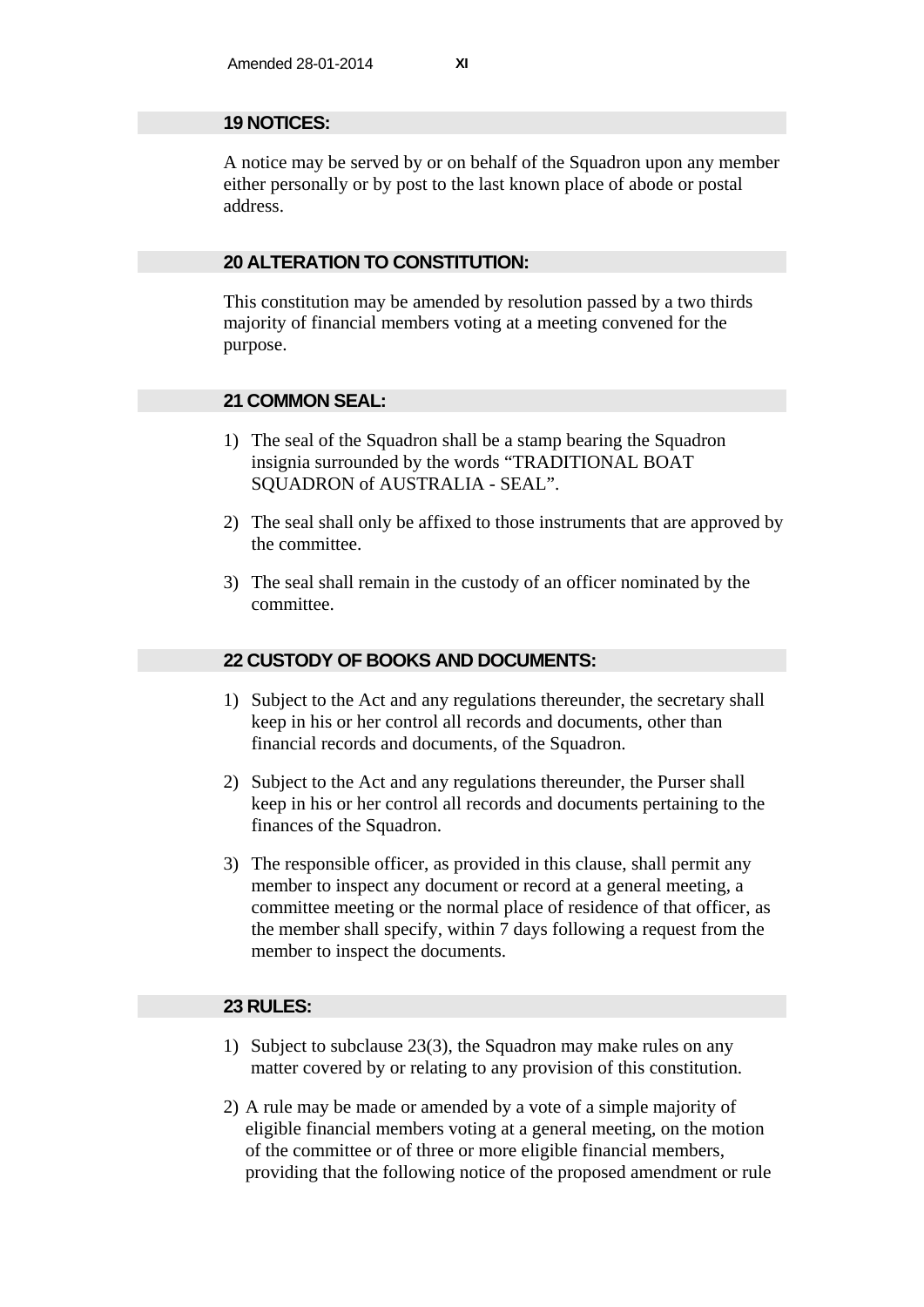has been given in writing to all members eligible to vote at that meeting:

- (i) in the case of a new rule 28 days;
- (ii) in the case of an amendment 14 days.
- 3) A rule or amendment may not be made under this clause if it would be in whole or part:
	- (i) contrary to law,
	- (ii) contrary to any provision of the Act or of any regulation thereunder, or to any provision of this constitution; or
	- (iii) not consistent with the objects of the Squadron

#### **24 CONSTITUTION AND RULES TO BE SUBJECT TO THE ACT:**

This constitution and any and all rules made pursuant thereto are subject to the provisions of the Act and shall be null and void to the extent that they are contrary to any provision thereof.

#### **25 WINDING UP:**

If upon winding up or dissolution of the Squadron there remains, after the satisfaction of all its debts and liabilities, any property whatsoever, the same shall not be paid to, or distributed among the members of the Squadron, but shall be transferred to a society, institution or organisation covered by the provisions of Item 81 (l)c in the first schedule to the Sales Tax (Classifications and Exemptions) Act, or to some other institution or institutions having similar objects to the Squadron, and which is a fund, authority or institution referred to in paragraph 78 (l)(a) of the Income Tax Assessment Act 1936, such institution or institutions to be decided by members of the Squadron before dissolution, or in default thereof by the Supreme Court of the Australian Capital Territory.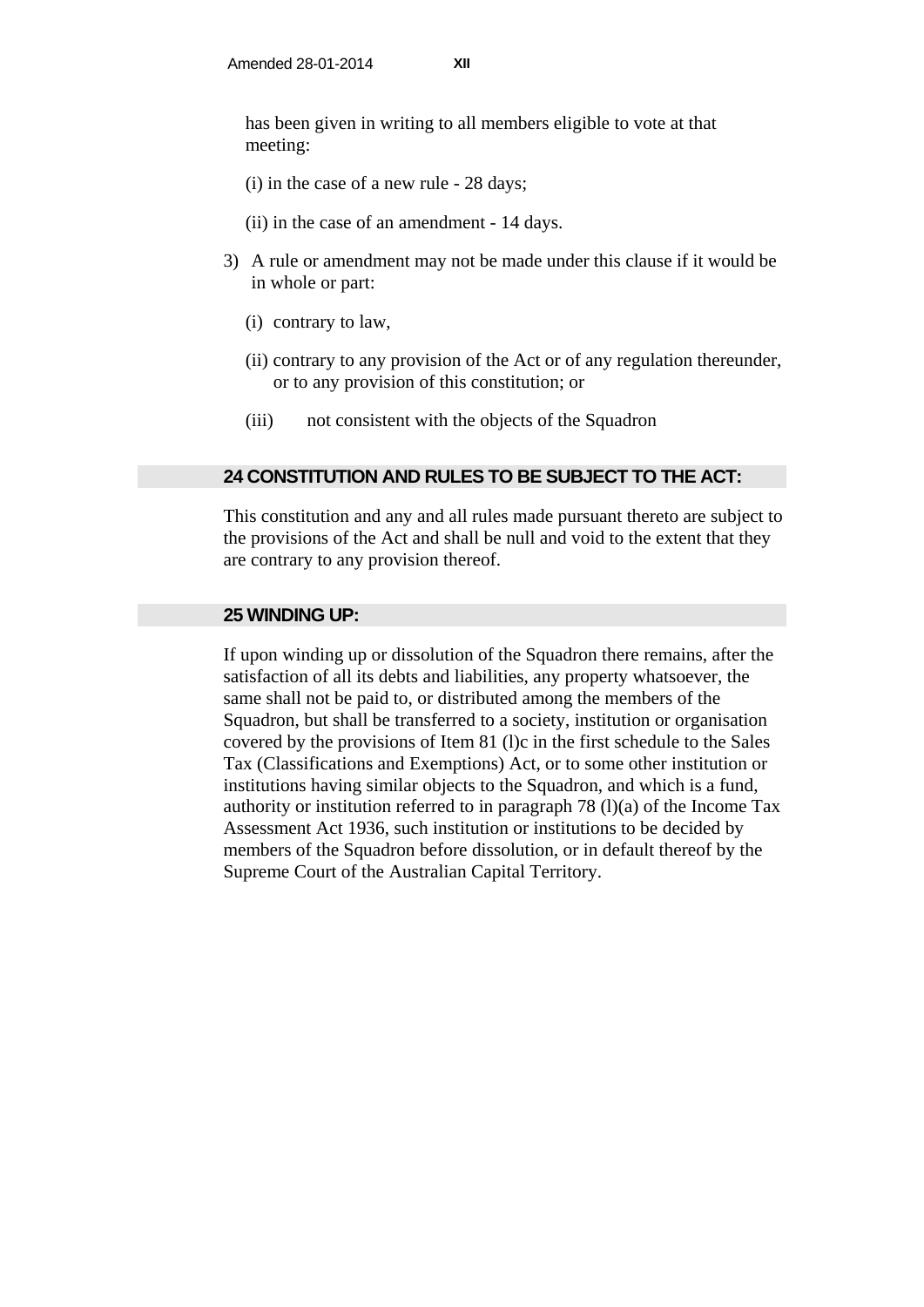#### **RULE 1**

#### **ELIGIBILITY OF VESSELS**

- 1. Eligibility under this Rule shall entitle a vessel, owned by a full member or a life member, subject to Clause 2 of this Rule:
	- (a) to fly the burgee of the Squadron;
	- (b) to participate in regattas organised by the Squadron;
	- (c) to represent the Squadron in any regatta, display or other event;
	- (d) to participate in the benefits of any gift, insurance, indemnity, privilege or other benefit applying to vessels of the Squadron.
- 2. Notwithstanding any provision of Clause 1, a vessel shall not be entitled to participate in any regatta, race, cruise or other event involving the active working of vessels, or to participate in the benefits of any insurance, indemnity or privilege, unless the Committee is satisfied in each instance that
	- (a) it is soundly constructed in respect of fabric, rig and motive power;
	- (b) it is in a sound and seaworthy condition, having regard to the waters and conditions in which it is being operated;
	- (c) it complies with any applicable boating regulations in force in the place where it is being operated;
	- (d) it complies with any applicable rule of the Squadron, or of the body organising the event, with regard to safety or environmental acceptability;
	- (e) it complies with all other applicable Commonwealth, State or local safety requirements;
	- (f) in the case of an insurance it complies with the requirements of the insurer; and
	- (g) it is otherwise fit for the purpose to which it is being put.

Where a vessel fails to comply with any requirement of this clause, the Committee may rule that it is eligible, in respect of such an event, for the purposes of static display only.

3. Historic, Steam Powered and Traditionally Constructed Vessels:

Except where Committee expressly rules otherwise, a vessel shall be eligible under this Rule if it meets one or more of the following conditions: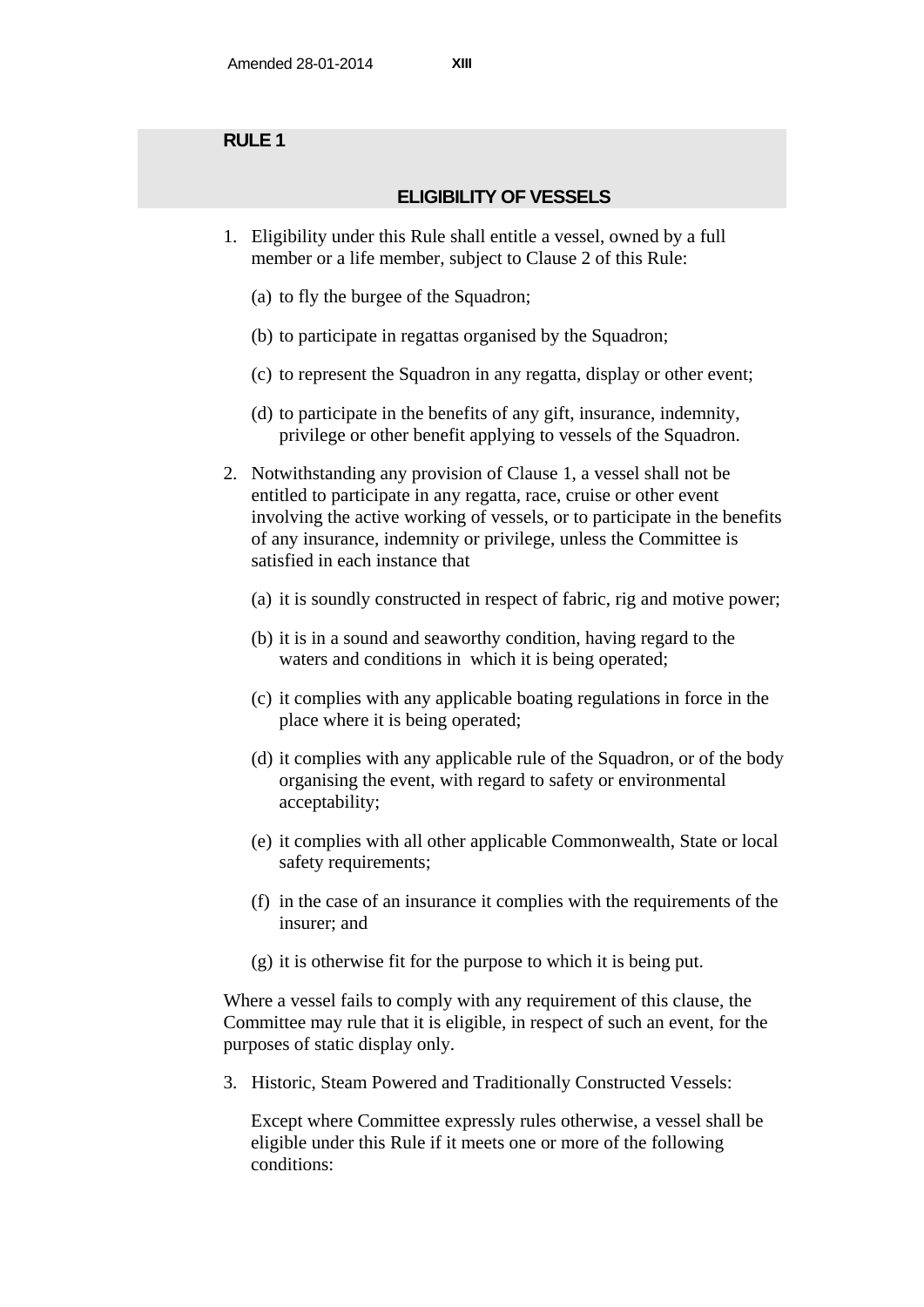- (a) it was constructed more than 30 years prior to the date of application and either
	- (i) has not been modified within that period in such a way as to alter its basic shape or function; or
	- (ii) has been, is being or will be restored to its original form;
- (b) it is constructed of wood by any traditional method, e.g. carvel, batten carvel or roved clinker;
- (c) its principal motive power is a steam engine;
- (d) it is of special historic significance.
- 4. Derivatives, replicas and developments of traditional vessels:
	- (1) Except where the Committee expressly rules otherwise, a vessel shall be eligible if it meets two or more of the following requirements:
		- (a) it is constructed of wood by any method not covered by subclause 3(b) above;
		- (b) it is constructed of any other material, or by any other means, which the Committee deems to be traditional:
		- (c) the vessel's design replicates or is derived from the functional characteristics of any workboat design or type that was in common use in any part of the world before December 31 1939;
		- (d) the vessel's design replicates or is derived from any design or type of pleasure vessel which has not been commonly constructed in any part of the world since 1 January 1960;
		- (e) it is a true and functional replica of a vessel which would be eligible under subclause 3(a) or (d) of this Rule;
		- (f) the vessel's principal sailing rig sets a gaff, sprit or yard;
		- (g) the vessel's principal motive power is an electric motor;
		- (h) the vessel's principal motive power is an internal combustion engine of a type or model that entered into production before 31 December 1959, or a true and functional replica thereof;
		- (i) it is a vessel primarily intended to be rowed or paddled.
	- (2) The Committee may rule that any vessel meeting any one of the requirements set out in 4(1) above is eligible.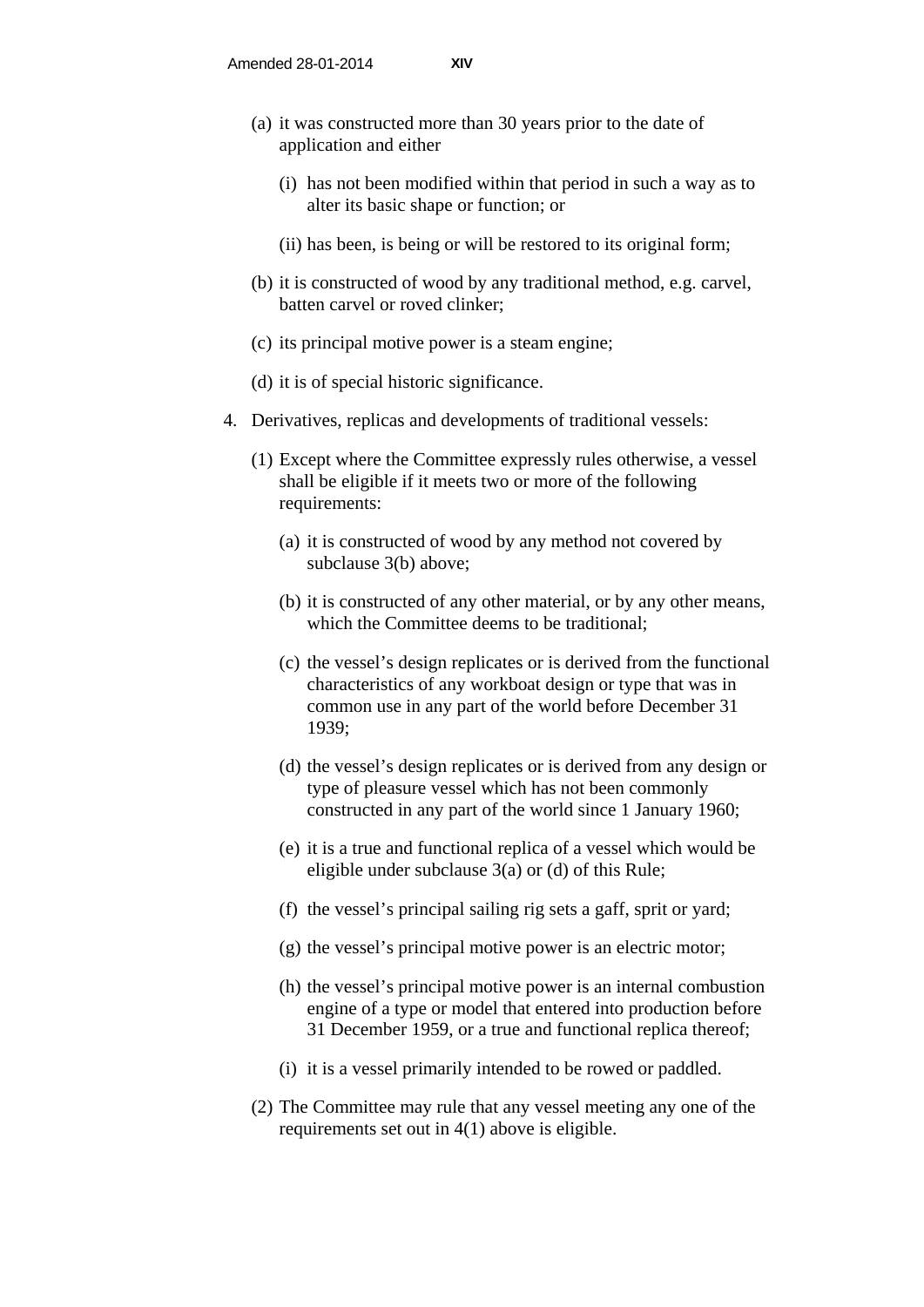5. Reduced scale replicas:

A reduced scale replica shall be eligible provided:

- (a) it is a true and functional replica of a vessel which would be eligible under any other part of this Rule;
- (b) it is proportionate in all dimensions to the vessel which it replicates, subject only to such modifications as are necessary for safe and efficient navigation;
- (c) it is capable of being safely and efficiently navigated by one or more persons located wholly on board and supported wholly by the buoyancy of the hull, without the agency of any remote, programmed or automatic steering or control mechanism; and
- (d) its means of propulsion comply with the requirements of this Rule.
- 6. Vessels not ordinarily eligible:

Notwithstanding any provision of clause 4 above, a vessel not fulfilling any of the requirements of clause 3 of this Rule shall not be eligible, unless deemed to be so by specific ruling of the Committee, if:

- (a) the vessel's principal designed motive power is an outboard motor constructed after 31 December 1959 or the outboard motor is of no historic significance;
- (b) it is expressly built to a current racing rule recognised by the AYF (other than a rule expressly encompassing historic or traditional vessels or designs recognised as such by the Committee);
- (c) it is primarily constructed of Ferro-cement.
- 7. Committee to Adjudicate in Disputes:
	- (a) In the case of any dispute concerning the interpretation of any provision of this Rule, final determination shall lie with the Committee.
	- (b) In investigating and determining any such dispute, the Committee shall observe the rules of natural justice.
	- (c) The Committee may appoint a Classifications Subcommittee, either on a standing basis or in an individual case, to hear and advise it on any dispute or other matter concerning this Rule.
	- (d) The Committee may at any time delegate to a person or persons its powers of determination with regard to any matter covered by Clause 2 of this Rule.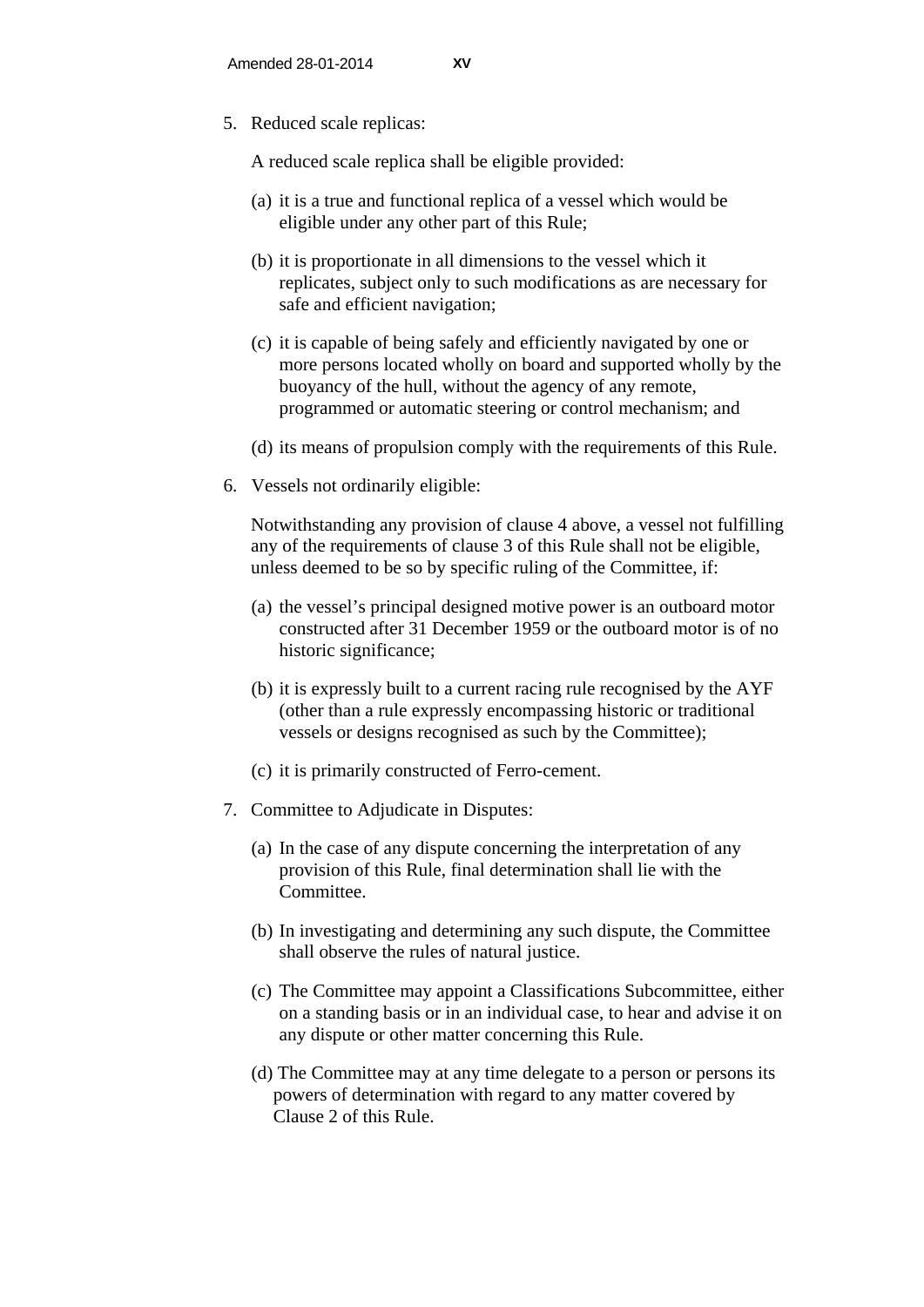# **RULE 2**

# **BOATING RULES & CONDUCT**

- 1) Squadron water craft will be deemed to be covered by this constitution. when in a public place, only when identified as being part of the Squadron, such identity shall;
	- (i) be the Squadron Burgee, or
	- (ii) other identifying means as approved by the committee.
- 2) Members shall operate their water craft in strict accordance with the regulations and rules imposed by the relevant maritime or other controlling body responsible for the body of water in which the water craft is being used.
- 3) Members shall show respect at all times to Naval Vessels of all nationalities, ensigns / flags shall be dipped when appropriate.
- 4) Members are to ensure that safety equipment is carried aboard their water craft at all times when the water craft is in use afloat. The schedule of safety equipment shall be consistent with the requirements of the Boating Handbook published by Roads & Maritime NSW.
- 5) Members are to ensure that their vessels are covered by an appropriate level of Marine 3rd party liability insurance whenever the vessel is being used in an activity organised by the squadron
- 6) Notwithstanding provisions of these rules, all possible action shall be taken by members to avoid collision and/or damage to any other water craft.